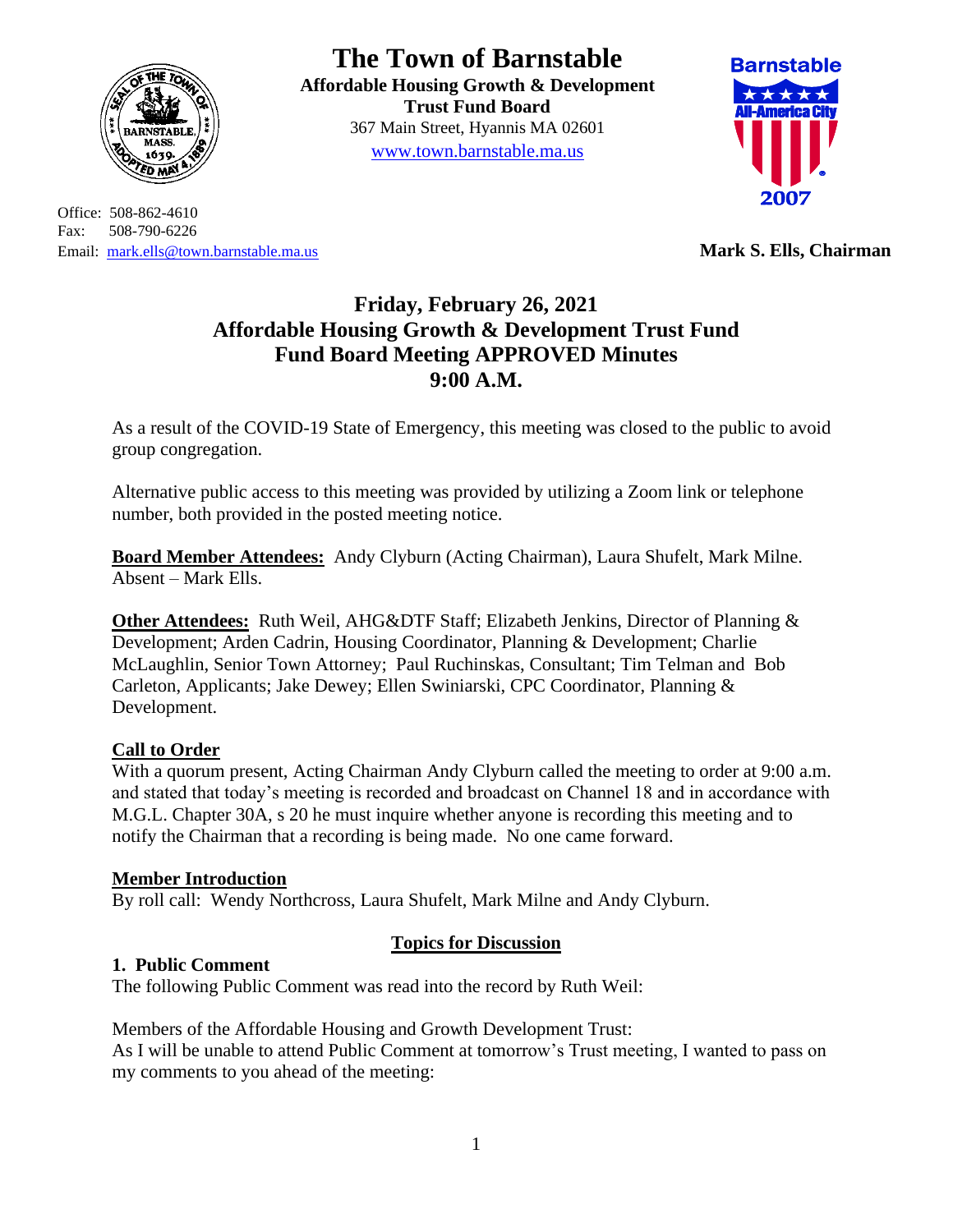After reviewing Paul Ruchinskas' comprehensive financial review and pro forma analysis for the 53 unit multi-family development proposed at 850 Falmouth Road in Hyannis and the AHGDT's proposal criteria under the NOFA for FY 2021, I have the following questions/comments:

1) Unlike the decisions that already have (or will) come before the Town (zoning changes to create eligibility for HDIP, property tax relief) and that primarily promote the development of market rate housing, the AHGDT must look to balance the amount of funds requested to the number of affordable units actually created. The NOFA specifies that "potential funding per affordable unit may be up to \$100,000" and the total "funding per project will be \$500,000 for a project which is affordable." Is there something extraordinary about this project which supports the subsidy of \$140,000/unit with a total request of \$1,400,000? Most affordable projects that are funded with local public funding have a much lower contribution per unit, and/or provide a much larger number of affordable units.

2) While ROI is projected at 7% for the developers, there seem to be a number of variables that could either enhance the "return" of this development (i.e. higher rents for the market units, and/or receiving Fair Market Rents (\$1,265 per month for 1 BR; \$1,667 per month for 2 BR) for the 50% AMI units through tenants with vouchers) or possibly reduce it (i.e. higher construction costs, delays in receiving tax credits). Should the developer shoulder more risk (through additional infusion of equity if necessary) rather than the Trust making a contribution outside its stated guidelines?

Best, Paula Paula Schnepp Barnstable Town Council, Precinct 12 Marstons Mills, MA

# **2. Approval of minutes for the 1/22/21 meeting.**

The following amendments to the 1/22/21 meeting minutes were identified by Laura Shufelt:

- Page 4 Tenant Appointment to Housing Authority Board Section –remove "however" from line 3 and place "however" after they in line 4.
- Page 4 Housing Development Incentive Program Section First line amended to read: "Laura explained that this increase in funding and change of amendment was vetoed by the Governor."

Motion was made by Wendy Northcross, and seconded by Mark Milne to approve the January 22, 2021 meeting minutes as amended by Laura Shufelt. Roll Call Vote: Wendy Northcross (yes), Andy Clyburn (yes), Laura Shufelt (yes), Mark Milne abstained. Motion carries.

# **3. Applications:**

**Continuation of the presentation and review of the revised application submitted by Standard Holdings, LLC for a project identified as "Residence @ 850", a proposed multifamily housing development applying for \$1.4 Million Dollars of Trust funds to create 10 units of affordable rental housing to be affordable to individuals and families whose income is 50% of the Area Median Income (AMI), to be located at 850 Falmouth Road, Hyannis, MA.**

Mr. Paul Ruchinskas, housing consultant, provided a brief outline of his professional background including 12 years at three small community based non-profits before taking the position as the affordable housing specialist at CCC in 2001 working mostly as the administrator for the HOME Program for the County reviewing funding requests for affordable housing rental developments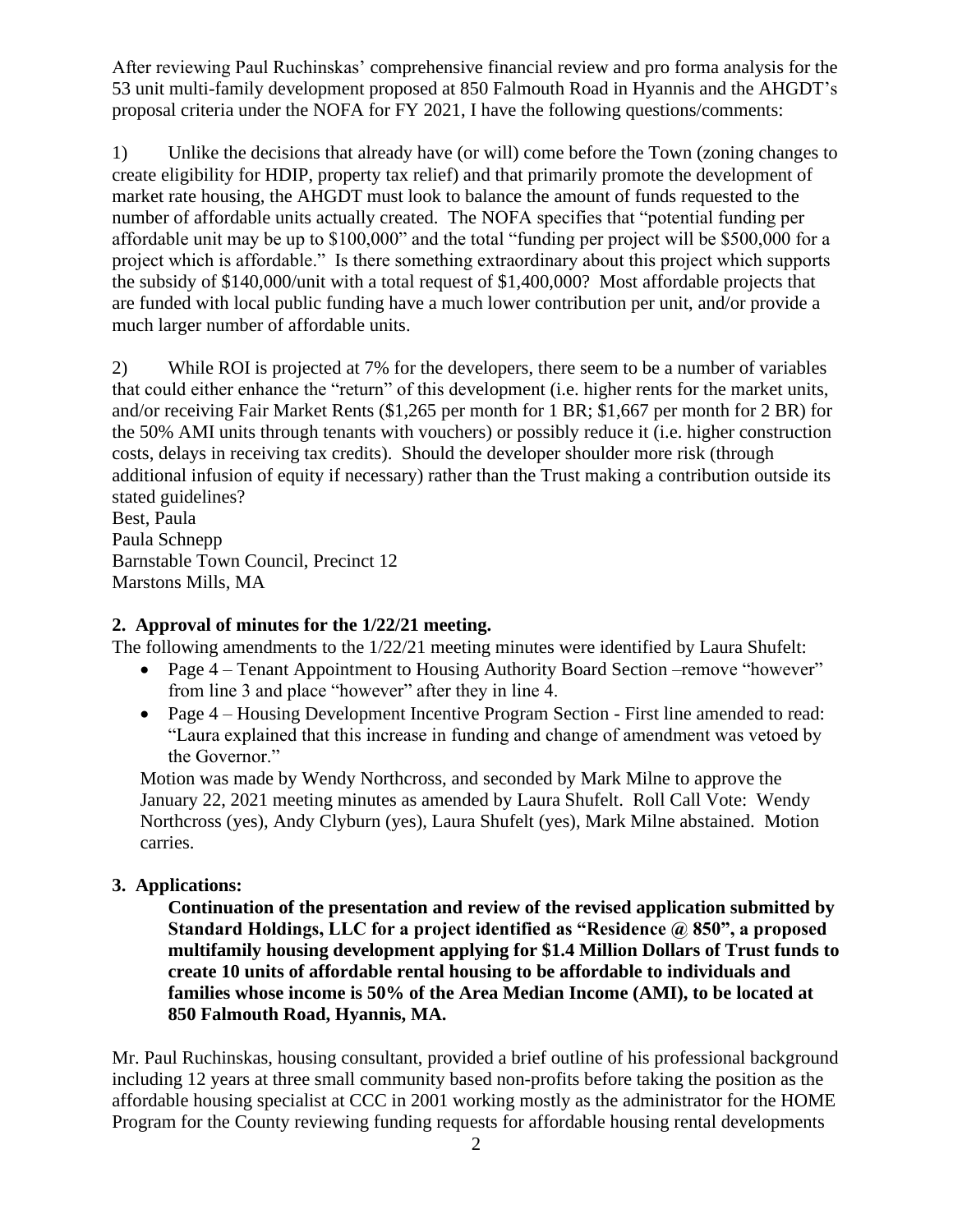that were 90-100% affordable. He stated that after retirement, he has continued consulting work for the Consortium with respect to the funding of rental developments. He pointed out that his experience is primarily with affordable and rental projects however the fundamentals are the same for all housing developments.

Mr. Ruchinskas reviewed his financial Review and Analysis of the Pro Forma Report dated February 3, 2021 for the Trust members:

# 2. Review of Sources

# a. Owners Equity

Looking at the sources of the development, owner equity, the applicants have acquired the property, they have the remaining funds to satisfy their \$1.75M equity investment. The  $1<sup>st</sup>$ mortgage loan is \$50,000 higher than the original submissions.

# b. First Mortgage

The applicant did receive a term sheet from MassDevelopment for a little over \$10.5M with a participating lender. The mortgage rate will be at least 3.5% for the first 5 years and will re-set at that point for a higher amount. The term is 10 years, however is based on a 25 year amortization schedule. The loan to value is 85% which is typically higher than most private lenders who prefer and seek a 80% to /20% loan/value ratio.

The applicant looked at a number of lending sources. One of the applicant's criteria was to find a lender who would provide both construction and permanent financing as well, which narrowed the field. Based on the combination of the interest rate, the terms that were offered, and their prior experience with MassDevelopment, MassDevelopment was chosen as the lender for the project.

# c. State Tax Credit-Housing Development Incentive Program (HDIP)

This is a \$200,000 difference from the revised application primarily because the applicant provided a letter of interest from Dorfman Capital indicating that they could place the credits for 88-90 cents on the dollar return of \$1.76M to \$1.8M and the pro forma was carrying \$1.5M. The applicant basically netted out the loan interest rates, the carrying costs for the bridge loan and deducted \$200,000. Usually in a pro forma you see the full amount of the State contribution or corresponding expenses shown as uses.

Mr. Ruchinskas said that he contacted Steve Pantalone at DHCD who confirmed the HDIP is a popular program that can yield typically 84-90 cents on the dollar return, however Steve's expectation would be that the applicant's credits would not be available until 2024 given that the applicant intends to carry a bridge loan and have interest expense on the bridge loan for 3 years until credits can be sold. Given this timing delay, an estimate of an 85 cent return is not unreasonable.

# 3. Review of Uses

# a. Acquisition Cost

Mr. Ruchinskas stated that 33 years ago the rule of thumb was not to pay more than \$20,000 per unit acquisition costs. \$23,000/unit is a good price given rising costs and is comparable to a recent Town-supported 100% affordable Yarmouth Gardens acquisition cost and a proposed Cape Cod 5 redevelopment in Orleans that has an acquisition cost of over \$52,000 per unit.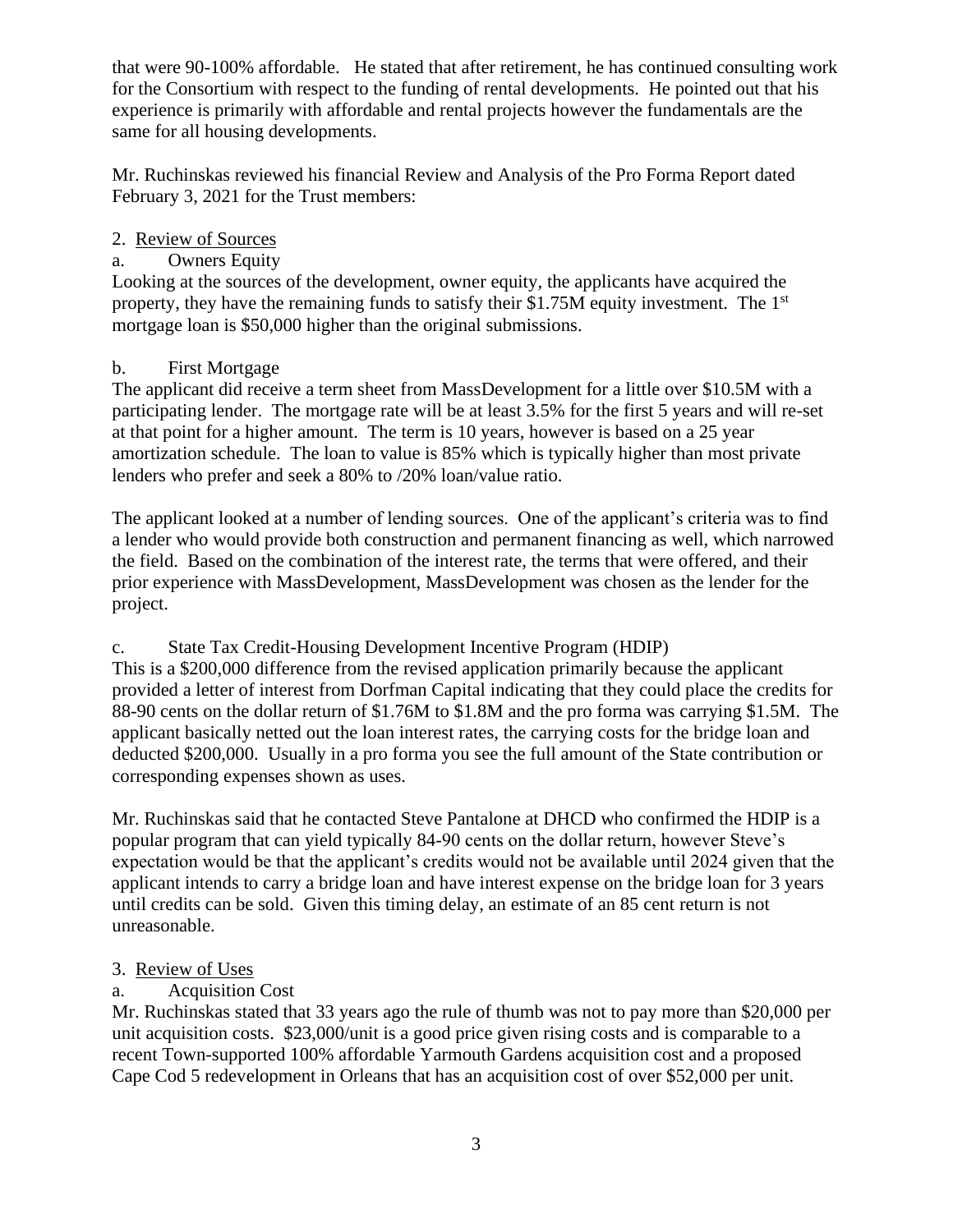# b. Construction Costs

Construction costs are 80% of the total costs of the project and are the largest concern when looking at affordable developments. Construction costs include not only the building of the structures, but whatever site costs are involved including infrastructure. Recent housing developments have run about \$240- \$270 per square foot. The applicant did provide information from the construction company that they plan to use, along with information on three recent developments including Harbor House off Independence Drive, that range from \$130 - \$150 per square foot. Mr. Ruchinskas said that he considered the construction costs proposed to be reasonable.

# c. Soft Costs

Mr. Ruchinskas pointed out that soft costs are \$250,000 higher than the original application. This reflects primarily the costs for the bridge loan and the fee to Dorfman Capital for placing the credits. They came in at 8.2% of the total costs which are significantly lower than what is seen in an affordable housing development. The HOME Consortium has about a 15% soft credit target, however, they typically come in anywhere between 17-20% instead. This project has a much less complicated financing structure than is typically seen in an affordable housing development as most have at least a half dozen funding sources.

# d. Developer Overhead and Fee

Developer's overhead and fee is a little over 4% which is significantly lower than what you see in affordable housing developments. Typically tax credits run 10-12% of the total cost for development and often time developers have to contribute some of their fee as a source to make the numbers work.

# e. Total Development Cost

Total development cost of almost \$290,000 per unit and \$215/sf is significantly lower than what you see in a fully affordable housing development. This is primarily driven by the lower construction costs. The Ridgewood Ave project that Housing Assistance Corporation funded with Trust funds was at \$300,000 per unit.

# 4. Review of Operating Budget

Revenue:

a. Affordable Rents

The affordable rents are at the maximum of what the 50% AMI allows including utilities.

# b. Market 1 bedroom @ \$1,500

The market 1 bedroom unit rents for \$1,500 per month, which is \$100 less than the original submission. The information from the third party indicated \$1,700 was not an unreasonable rent. The applicant said that they wanted to be conservative on this, and lower rents are preferable to higher rents. Lower rents tend to keep a project more affordable. Even for the market rate units at \$1,500 per month, a household would need to make at least \$60,000 per year to not be cost burdened.

# c. Market 2 bedroom @ \$1,900/Month

Market rate 2 bedroom rent for \$1,900 per month seems to be in line with the going rate for 2 bedrooms in newly constructed apartments in Hyannis.

d. Vacancy rate of 5% is the standard of the industry.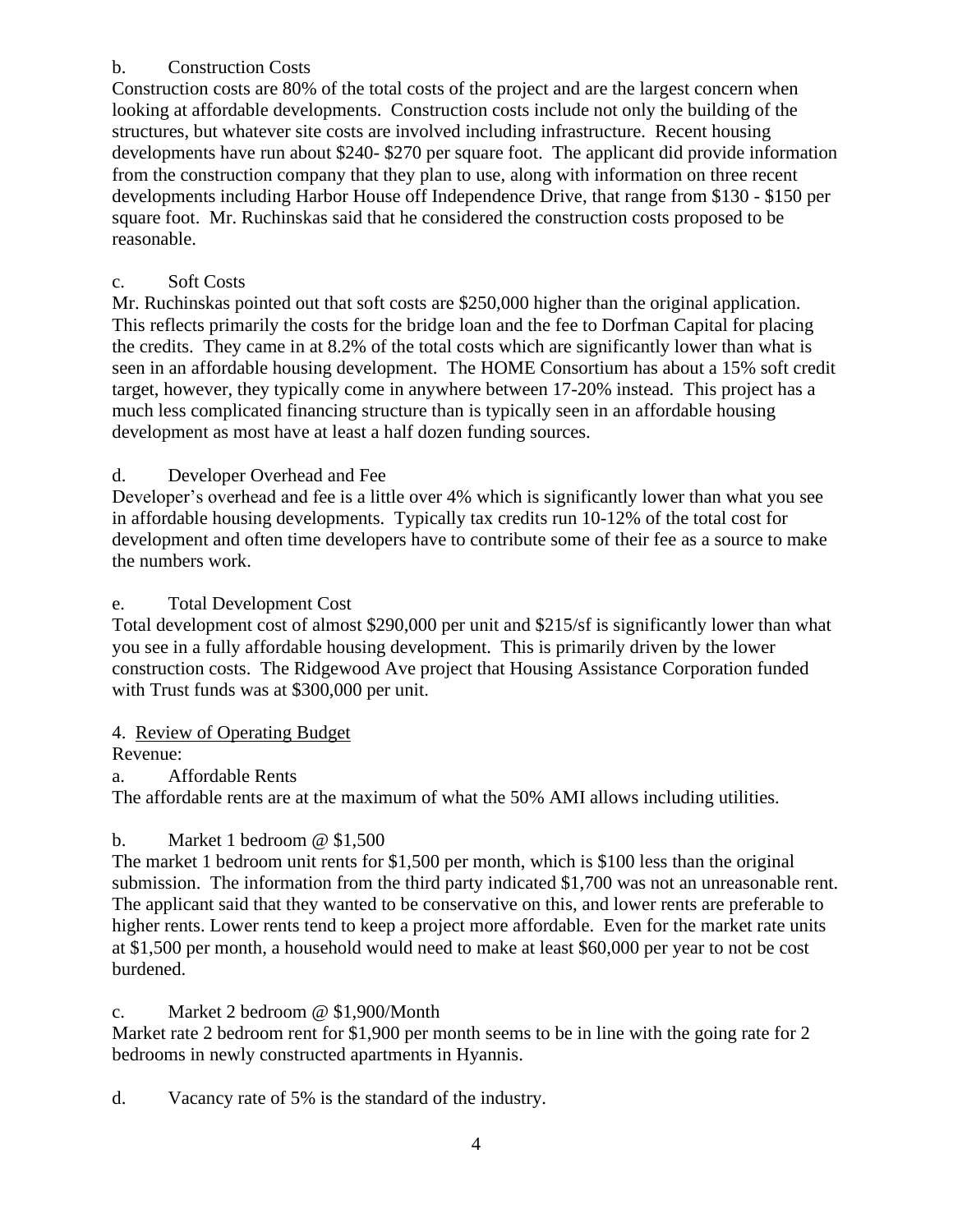#### Operating Expenses:

Operating expenses are about \$58,000 higher than the original submission which seems reasonable as they were at the lower end in the initial submission. This project is at about \$7,100 per year per unit compared to other affordable housing developments ranging from \$8,000- \$10,000 per unit per year. However, the fully affordable developments have significantly more compliance costs in terms of oversight by the various funders. It is more common for affordable developments to have staff for resident support services. The management fee at 5% was at the lower end of what is typically seen with a range of 5-8% management fees. The replacement reserve of \$350/unit/year is standard and this development also has the benefit of \$30,000 in solar credits that saves nearly \$600 per unit in operating costs. Mr. Ruchinskas concluded that the operating expenses are reasonable.

#### Debt Service Coverage (DSC):

The minimum debt service coverage which is the net operating income divided by mortgage payment by the debt service is 1.20 or higher for the term of the MassDevelopment loan. For market rate developments, 1.20-1.25 is standard, affordable developments are lower and provide for more borrowing capacity at more risk.

#### Return on Investment (ROI):

Return on investment in terms of cash flow in year 1 divided by the owner equity is at 6%, and 7.1% in year 2 without discounting for the time value of money. Mr. Ruchinskas concluded that it is not an unreasonable return on investment proposed.

#### 5. Conclusion:

Mr. Ruchinskas opined that the development and operating costs were reasonable with the construction costs being the biggest difference from what is typical. He further said that overall the project appears to be a financially feasible development: acquisition was reasonable; there is equity on hand; and, they are in the process of acquiring the tax credits and a more permanent mortgage and term sheet from MassDevelopment. With \$1.4M from the Trust at this point in the process, the lender's public funders would have a much better idea of the what the yield of the tax credits will produce; if they came in at \$1.8M they could save \$100,000 that way. Given the three year time frame of when the credits will be sold, the \$1.7M is not unreasonable. In terms of the mortgage amount, a 85% loan to value would indicate more could be borrowed, however the debt service requirement of 1.2 only supports the \$10,510,600 mortgage. The only way to increase the mortgage would be to increase rent, lower operating costs, or find a lower mortgage rate. The assumptions used currently are reasonable and do not require looking for any opportunity to try to look for a higher loan amount. A 6-7% owner's investment return is not unreasonable in this economic climate. The applicant provided adequate information to make a recommendation, and should the trust proceed, the applicant will need to provide additional lender information.

#### Questions from the Trust Members Regarding the Report:

Laura Shufelt asked if in his discussions about the HDIP with DHCD if there were any concerns about the money being available in 2024 with the possibility of a new Governor. Mr. Ruchinskas said that Steve Pantelone did not indicate that, but that specific question was not asked. Laura also asked Mr. Ruchinskas if in his experience, construction typically starts with a reserve commitment for the tax credit. Paul said that there would be as there will be a bridge loan for this; yes there will be a reservation for tax credit. Laura pointed out however that a reservation commitment is not a commitment and asked how much risk there is in that? Paul was unsure of the risk.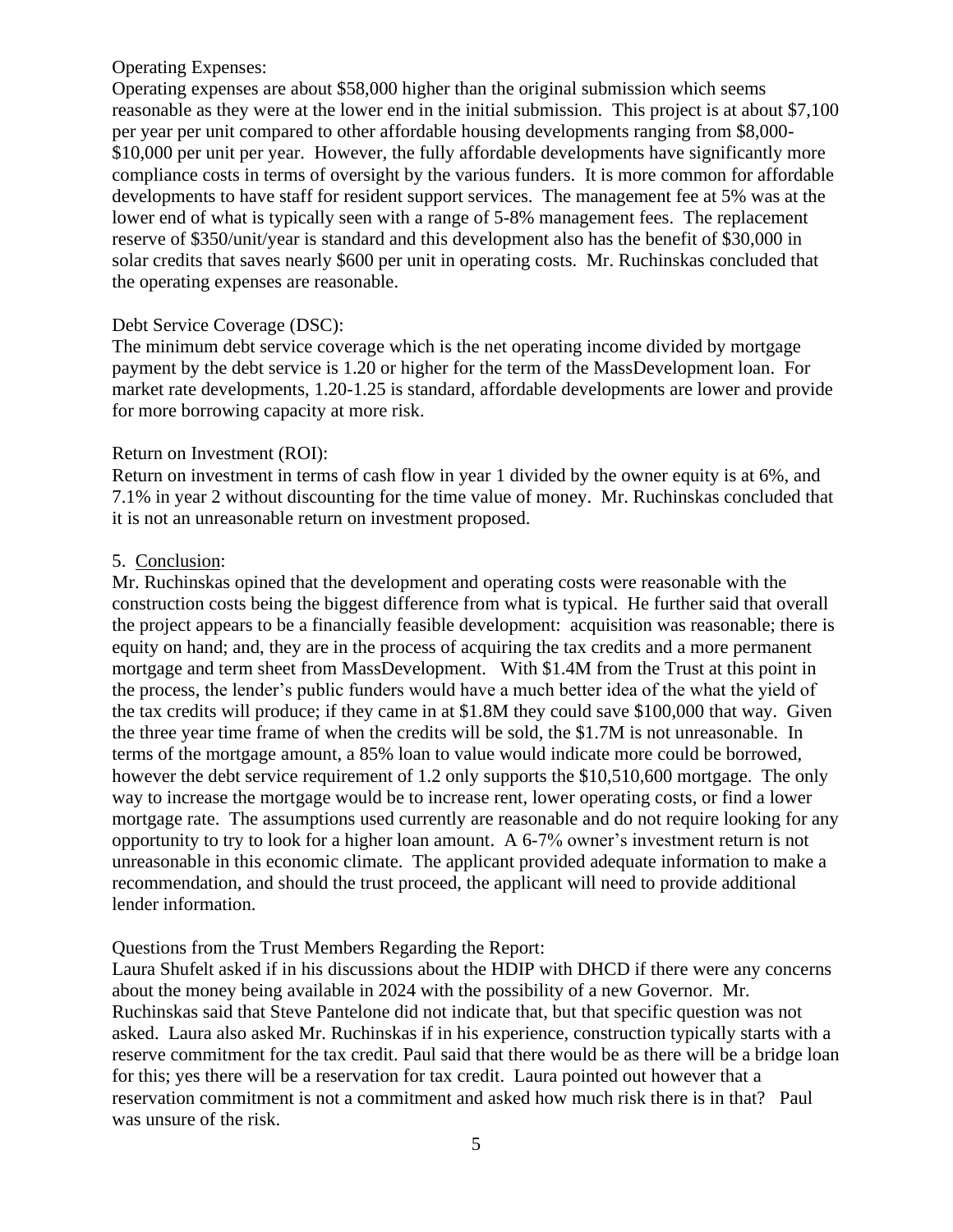Laura explained that a MassDevelopment term sheet is not a commitment and should the Trust move forward, that could be one of the conditions of the award letter. Also it is typical to have a term sheet at this point and also the commitment for the additional funding. Laura further explained that right now there is no indication that MassDevelopment is on board with the bridge loan for the HDIP as it was not included in the term sheet. Paul indicated that the Applicant, Tim Telman will speak to this issue.

Laura also commented regarding the soft legal costs for closing on a MassDevelopment loan with tax credits, stating that an estimate for this of \$75,000 is low. Paul answered that he looked more at insurance costs and other soft costs, and compared them to other projects in the area to ensure those costs were in range.

Laura inquired if local funds typically pay for affordable units that are required as they are for inclusionary units and the 25% affordable required in a 40B. Paul said that local funds will only pay for the affordable units in a 40B that are beyond the 25% affordable required. Paul agreed with Laura that the definition of inclusionary units, or affordable units required under zoning, would mean you could do this within a cost collateralization with the market units.

Laura asked if Mr. Ruchinskas looked at what the average local contribution is per unit on any recent developments? He said that the local contribution has recently been in excess of \$1M for tax credit developments in the range of 30-50 units. The per unit amounts are much lower, because of the number of affordable apartments. Laura pointed out that in the Town of Falmouth has a maximum of \$65,000 per unit for local contribution and there is also a limit for the Trust per unit.

Laura asked regarding the rebates for solar under hard costs in the sources for development, which typically have rebates for their acquisition or lease and noted that solar appears only in the operating cost. Paul answered he did not evaluate this specifically.

Wendy Northcross commented that Paul did a good job explaining the report and that her questions are more for the applicant.

#### Applicant Response and Presentation of Additional Information:

Mr. Tim Telman explained that he would like to do a quick review of the project and the challenges so far. The property was purchased in July 2020 and then subsequently purchased a small abutting piece of land on Whitehall Way. They worked with the Town to merge the parcels and change zoning to allow for increased density for the proposed housing development at 850 Falmouth Road. He explained that costs are prohibitive everywhere so they needed to find different funding sources such as the HDIP and Trust funds. Proposed on the property are 53 units of well-constructed, green-as-possible building with solar on the roof. There are 44, 2 bedroom/2 bath units, and 9, 1 bedroom/1 bath units. Amenities are electric charging stations and smart tech security for safety reasons. The project is an L shaped, 3 story 66,600 s.f. building with a 5,000 s.f. basement including mini storage for occupants. Mr. Telman explained that there were hurdles required in order to be eligible for HDIP, specifically, rezoning the property to be included in the HDIP zoning which allows them to qualify for this credit. Mr. Telman said that although they anticipated to break ground last November, the zoning process took time. He explained that the amounts have not changed and the budget is similar to the previous application other than the change in the number of affordable units. He said they are going forward with the HDIP however waiting for approval from the State for this. There are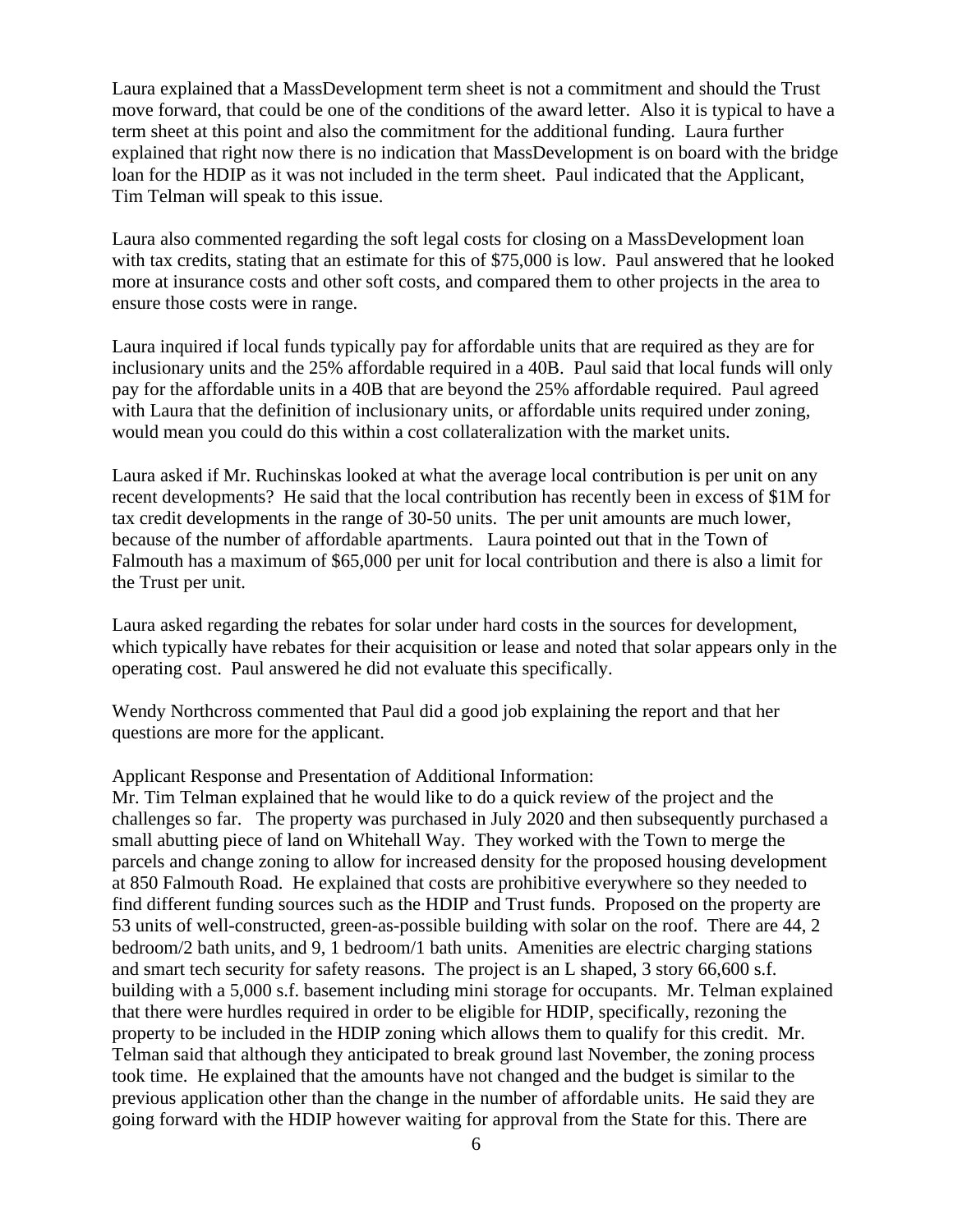timing issues as to when those approvals come along. He noted that it was with the Town's help that they are able to have the feasible project they have now.

Mr. Telman said that he would like to respond to some of the previous questions and concerns of Trust members. He noted that the financing piece usually comes at the end of the process. He explained that they have been talking to MassDevelopment on several different projects and it would be atypical to have a commitment now as time and energy would not be spent prior to knowing whether a building permit will issue on the project. He stated that they are in a position to submit building permit now. MassDevelopment is in the process of underwriting and have indicated that they should have a commitment for their piece to go along with the other lender on April 8, 2021 with an opportunity to close the bank financing piece on May 1, 2021. He explained that the commitment comes only if all the other pieces come together: commitment from Trust for funding, and commitment/approval from the State. The State will commit and fund based on the HDIP approval knowing that it does not come for a few years with the liquidation of that tax credit. Regarding the bridge loan, he said that they are working with Bank 5 who is a 2nd position lender for \$1.5M. He said that he and Bob Carleton as developers, will plan to save on interest costs and that their fee will come at the end when that is liquidated and the funds are there. He said they intended to borrow only half the amount over the period of time and explained that is one way to fund the project with their fee along with any contingency money left over intending to keep the bridge loan as low as possible. Mr. Telman explained that commitments are contingent on each other, based on Trust and the HDIP credit. He said that their request for this piece of the financing is as critical as the other pieces and that funding was studied very deliberately and if cost per unit was \$30K they were not doing it. He explained that they are pleased with the financing package that they now have: owner equity, bank debt, Trust application and HDIP for a project that is a good mix of market and affordable units.

Mr. Telman said that Paul did a good job speaking to the funding analysis. He explained that the first thing that must be done for a project like this is to figure out how much bank debt can be supported. We are getting that maximum amount with a debt service amount of 121 versus the bank required 120. Loan to value out of the gate is 68% but you need both of those parameters to be met to borrow more money. He said if they borrowed more money, first this creates more risk and you need to assure your capital structure is appropriate. Too much debt is a problem for everyone. He said it is important to note that the loan of \$10.5M is personally guaranteed by Bob and himself which is a huge financial commitment. HDIP credit actually would be able to get nearly \$3M and the limit is \$2M, so the project qualifies on all levels. He explained that HDIP is very objective, if you meet their requirements for the monies, they will accept you into the program with an approval. Regarding the owner's equity, if we were to have a higher return than what we show (7% return), he said he would understand that process would be different and other pieces would change for funding. If it were 3% or 4%, no one will do the deal. Risk of 7% return on that piece is appropriate in addition to having to sign on the loan personally.

Mr. Telman stated that the request from the Trust is the same amount. The difference is there were 14 affordable units in the prior application, and 10 affordable units today. It is understood most people realize that the reason is that we needed to be 80% or north to be eligible for the HDIP credit. With 10 affordable units, it will cost \$289,000 per unit to build. At \$2,890,000 we are requesting just under 50% per unit and trying to be consistent with other projects. In an effort to be rational, we are at 50% AMI versus other projects that were funded through the previous process at 80% and 100%, and the \$100,000 per unit funded previously was for units at 80% AMI. 80% AMI rent is \$1,700 per month, we are at \$1,087. This is a dramatic difference and the other project where two units were funded at \$150K, each I believe they were at 100%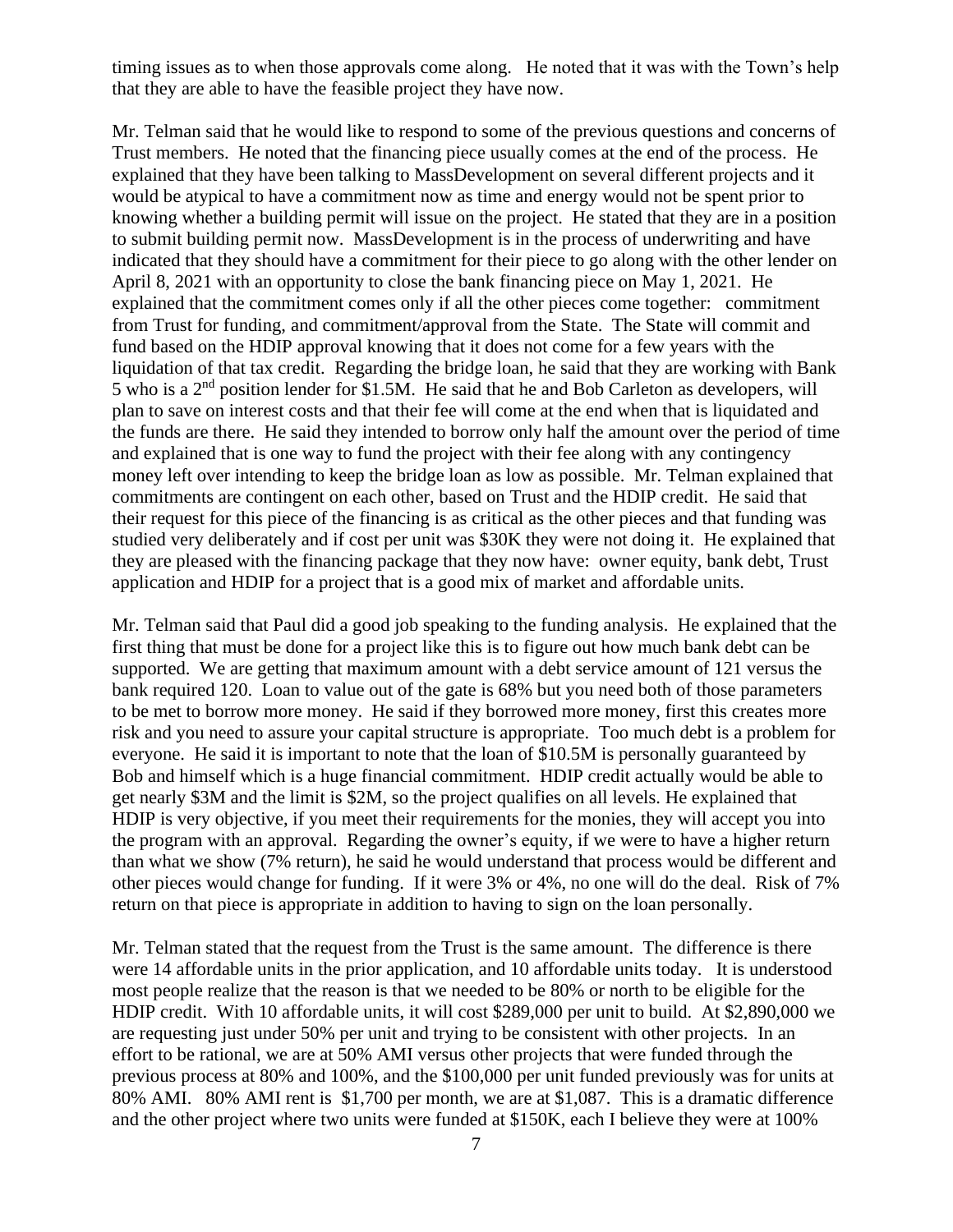AMI which is north of the \$1,740 per month for a 2 bedroom unit. When an analysis of the 10 units is performed, Tim said they are okay with 50% AMI. If it was at 80%, then the request would be different, however do not intend to change that. A simple analysis of those 10 units consisting of 8- 2 bedroom and 2- 1 bedroom units, we will be deficient cash flow wise nearly over 100,000 per year which has to be made up by other 43 units. There is increased density under the MAH zoning, but costs have far outstripped rent increases over the past number of years. Mr. Telman explained that they are still in a very good position budget wise but lumber prices increased 100% in the past six months so pieces need to come together. He explained they looked at additional debt, more equity, but this is not without a lot of thought how the capital structure is put together that makes sense. He said that he ran through the Development Activities Point Assignment and roughly come up with 90 points for the project. At end of the day, assistance is needed to make it work. All of the pieces are contingent on each other. He explained that the applicant's money is already in the project in expenditures for architects, legal fees, soil fees, environmental fees which are all paid for. He indicated that the bank will not fund without the commitments from Trust and the HDIP.

In answer to Wendy Northcross question as to what currently exists is on the parcels that have been purchased, Tim answered that there is only dirt right now.

Laura Shufelt stated that given the pandemic and economic situation we are in right now, she feels that it is very likely rents will drop with the HUD roll out which is typically in March or April. She inquired regarding a contingency for this and said it would affect the affordable rents, but asked what if predicted rents can't be reached? Tim said that there are two answers as the pandemic is a double edge sword. He noted a Cape Cod Times article identifying the lack of housing on Cape Cod because single family rentals are either being sold or used as Air B&Bs. The article also discussed the inability of people to pay rent. He said that if they do a break even analysis for the project, the goal is to pay the bank debt and have funds to run the development, the owners return comes at the end. On the current model, there is a 7% return which is first to go and is available for the project. He said that with everything he has read, even with the understanding that rent may decline, supply and demand is also going to affect that. Right now there is very little supply.

Laura Shufelt said that her other question was about using the Barnstable Housing Authority for compliance, however, said that she did not see compliance in the operating budget. Mr. Telman said he did not have a handle on that number but it is something he will be paying for. Arden Cadrin indicated that the amount is minimal at \$125 per affordable unit per year for a total of \$1,500 at maximum. Laura asked who will do the lease ups? Tim indicated that with a 12 month process for construction and he cannot put shovel in ground until he receives financial commitments or will be disqualified for both CP Trust funds and HDIP if construction is started. He said he has 12 to 15 months to get this into place. Laura explained that from a Fair Housing and affordable housing perspective, it is important to know who is going to be doing leases, and said she assumes that MassDevelopment will also have approval of who will be the management agent. Laura said that typically you need to know before construction loans, so this is why she asks at this point. Tim said he will obtain an answer.

Mark Milne asked Mr. Telman if he is confident in the construction cost estimates provided and if there is a contingency plan if they are higher than what is estimated. Mr. Telman acknowledged that there is an increase in construction costs and that this will be the last piece to come together. Mr. Telman said that Stateside is the builder in the industrial park, and when you substitute one project for another, we are coming in very close to the projected number. The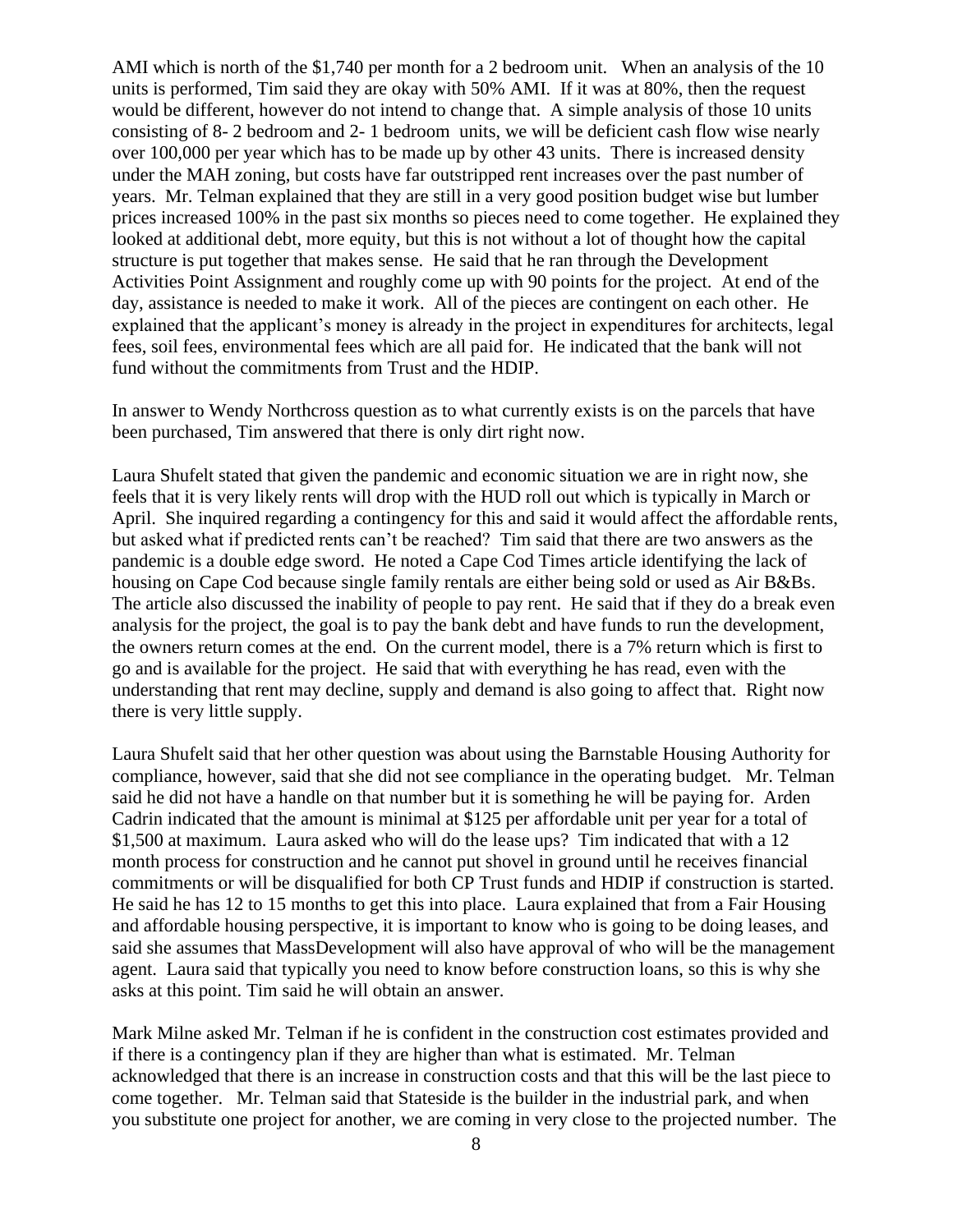architect designed the building with the highest quality of product available, the type of insulation used and fixtures can be looked at, however we are coming very close to the number that is in the application now. Mark asked if there was any opportunity to increase the HDIP credit beyond \$1.7M. Tim said that it is a \$2M credit and Dorfman Capital has indicated it is 88 to 90 on the dollar, given that it may not be funded until 2024, the difference is the interest carry for 2 to 3 years.

Laura Shufelt asked why they went through a zoning change that did not result in a project that could be done without having to exceed the Trust's guidelines for funds to bridge the gap? Tim explained that they had thought about this and most understood it to be 65% AMI /14 units. With the goal in requesting to reduce units, it was thought it would be good to have a give and take with the Town and offer units at a lower AMI. The AMI was 65% at first and we did not want to request less units at a higher AMI. There are some advocates in housing who proposed higher AMIs, we wanted to be fair: request less affordable units but at a lower % AMI. Laura answered that when the land was purchased, it was known that it was at 25% and 65% AMI. She explained that she is having difficulty understanding a zoning change when there are two conflicting purposes: HDIP which is market housing, and the underlying municipal affordable housing which is supposed to be affordable housing. She said that it seemed if it is known going in that you needed \$1.4M to make the project work, and the Trust has a on criteria of \$100K per unit and \$500,000 per project, that you would have taken that into consideration. Mr. Telman explained that this was looked at and what really drove the process was if HDIP was not available, the project would not move ahead, so it was needed that the 25% affordable requirement be 20% instead. Mr. Telman said that they let the numbers drive them when trying to figure out the best way to capitalize and make it feasible. It was HDIP that drove us and if they were at \$3M we would be asking for less from the Trust, but they are not. Mr. Telman said this is why they had to go for the zoning change. At 65%, it is not much different, it is higher rent but the key was how to get the other piece capital. With a tax credit available from the State, why not figure out best way to utilize that. Laura answered that this is also a tax credit from the Town's well if the Town reduces real estate taxes. Tim said that they had assumed that the Town organized those programs to promote development on some level realizing the complexities of putting these projects together and commitments required. Tim said that there was a long arduous process to change zoning however they are almost there and could get a building permit now. He explained that they would just do a different project if pieces don't come together and that they try to be mindful of the affordable housing piece, this is why they went down to 50% AMI. He said that if they had gone down from 14 units to 10 affordable units and asked for 80% AMI, that would not have been acceptable or fair.

Laura reminded of the Trust's role for being responsible for the Trust money and ensuring the money we have it does actually produce significant affordable housing.

Andy Clyburn noted earlier Public Comment on the NOFA and stated that the Trust should review the entire document. A sentence from the NOFA that stood out at the end is that the specific amount awarded will depend on the Trust's evaluation of the aspects of each project as related to the established evaluation criteria. He said that the Trust needs to discuss how to move forward with the evaluation of this particular application. He said that the Trust needs to decide if the evaluation worksheets should be completed outside of a public meeting in order to avoid the appearance of improper deliberation. Members would submit their evaluations to staff, then the evaluations may only be distributed to a quorum of the Trust members in a properly noticed meeting. Alternatively, members could bring their individually completed evaluation to the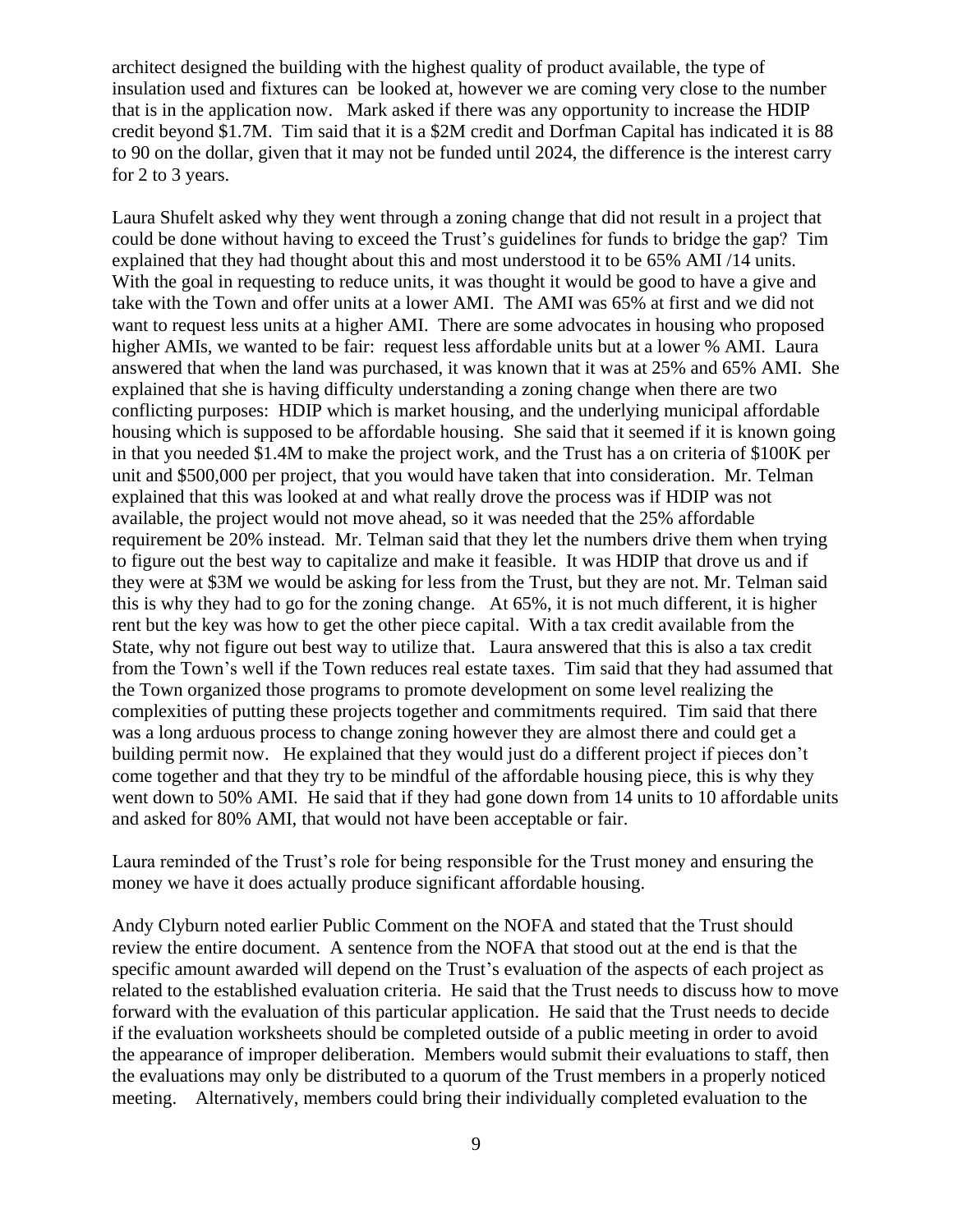trust meeting for compilation at the meeting. Andy asked Trust members how they would like to move forward.

Laura said that she found in her experience that when Trusts or Committees score, it is best to come into a meeting with a score sheet filled out already for discussion so that no one is influenced at the meeting. Basically, come in to a level playing field for the discussion. It was decided that this is the better alternative and the Application will be taken up at the next meeting with each member to have a filled out the evaluation sheet for the meeting.

Andy Clyburn said that the Trust requires that a grant agreement spelling out the terms and conditions of the Trust funding is required. If Trust funds are granted, it should be considered what the conditions that the Trust would impose on the applicant in addition to the template conditions.

Charlie McLaughlin said he has a question similar to Mark Milne regarding costs of construction. Charlie asked when bids are expected and how much lumber price increases can be absorbed and still have an affordable project. Tim said that they show \$161 which is higher than the last project they finished. It is likely it will be around \$168 given the price increases. He said they are able to absorb that again. As an example solar- we have included a few things in the bid that if you look at build out sheet, solar is outside of that. Smart tech is outside of that, so using that, and sharpening pencils which they are, we can come to a happy medium. If it comes up as \$1.5 million higher, that is not going to work, they know that. We should have that final number next week, if manageable, we will go ahead. We both have to move a little bit. Charlie asked Mr. Telman to share the bid/estimate when it comes in. Charlie also asked about Paul's comment about projects at \$240-\$270 which is almost \$100 per s.f. over this project's \$160. Paul said that Laura is better prepared to answer this however, six years ago it was researched to try to figure why affordable housing was costing more than market rate. Paul used the example of the Yarmouth Gardens development that had a motel to demo, environmental issues with hazmats and also Brewster Wood which is not a flat site. He said that site cost complications are part of it, but in terms of actual building, he did not have a really good answer why such a big difference. Laura said that it depends on what is going into the building for example, amenities. Basically, amenities are usually non revenue producing square footage. It would seem if there are no amenities, it should cost less, but that is not always the case. It will cost more if there is a septic system, or utility delivery down a long driveway with lots of pavement, those things add up. Tim said that Mass Housing has great programs, however a problem is, any time you use them you also need to pay prevailing wage contractors adding a 30% increase to the project.

It was decided Charlie would have an offline discussion with Laura and Ruth to determine the structure of financing and how and when to draw down on Trust funds. Charlie stated that this is an important factor in the evaluation to make sure we are all protected.

Andy said that Trust members are asked to take the application, pro forma evaluation, and 100 point system, and come to the next meeting ready to discuss. Ruth said that she will resend the documents previously emailed on February 11.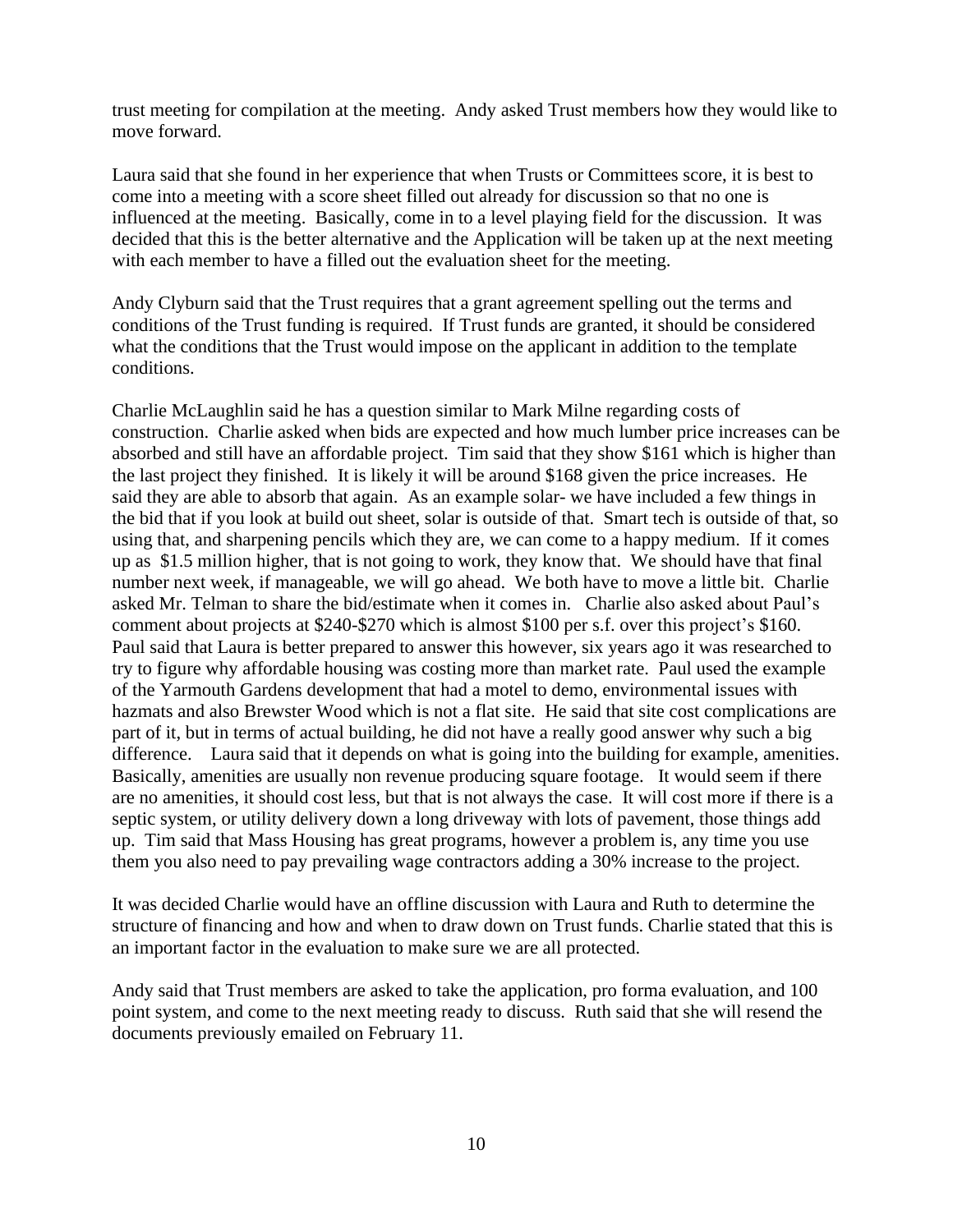#### **4. Amendment to the evaluation instrument used in the review of development activity applications seeking funding under the Notice of Funding Availability. (NOFA) to reflect the priorities outlined in the NOFA.**

Ruth noted that the Trust approved the Notice of Funding Availability which had established 5 priority categories for funding based on the priorities established in the Town's various planning and housing documents. These housing priorities are incorporated into the Trust Evaluation Worksheet. Through a scrivener's error, the category of rental units that are affordable to households at 50% or below the AMI was deleted from the final version of the worksheet. Ruth is requesting that Trust members correct that error by moving to amend the Evaluation Worksheet to include rental units affordable to households at or below 50% AMI.

Motion was made by Wendy Northcross and seconded by Mark Milne to amend the document as recommended. Roll call vote: Laura Shufelt (yes), Wendy Northcross (yes), Mark Milne (yes), Andy Clyburn (yes). Motion carries.

# **5. Review of Trusts quarterly report for the period from November 1 2020 through January 31, 2021 to be submitted to the Community Preservation Committee.**

Ruth Weil explained that the report is a summary of what has happened in the last 3 months, and basically focuses on evaluation of the Residence @ 850. The report also outlines the activities that the Trust has been involved in looking at town-owner properties for the development of affordable housing. While the CPA funds are not being billed for that work, it is important for the CPC to know that the Trust is looking at broad ways to increase the Town's affordable housing stock which will eventually result in a request for further funding under the CPA. The report is straightforward and short and was due February 1, 2021. If the Trust members are willing to approve the report, it can be moved forward to the CPC.

Motion made by Mark Milne and seconded by Wendy Northcross to approve the Trust quarterly report. Roll call vote: Laura Shufelt (yes), Wendy Northcross (yes), Mark Milne (yes), Andy Clyburn (yes). Motion carries. .

# **6. Update on the evaluation for the development of affordable housing of the property now addressed as 1200 Phinney's Lane, Hyannis, MA (Map 274, Parcel 031) which was formerly owned by the Disabled American Veterans (DAV).**

Members decided that this item would be taken up at the next Trust meeting scheduled March 12, 2021.

# **7. Correspondence**

# **Monitoring Report submitted by the Housing Assistance Corporation for the period from September 1, 2020 through November 30, 2020 for the temporary emergency rental assistance program.**

Ruth Weil said that HAC has reported they only provided assistance to one family during this period of time. HAC has recently received a lot of State, County and Federal funds. Also, even though the State eviction moratorium lifted, there is a CDC moratorium still in effect for nonpayment issues related to COVID. Very little of the \$300K has been expended during the period ending November 30, 2020.

Laura Shufelt said with a ton of Federal money coming in, the Trust funds will only be used by someone who is not for Federal money. Laura noted that landlords can apply on behalf of tenants, with their approval for Federal money. Federal funding works best if tenants are in the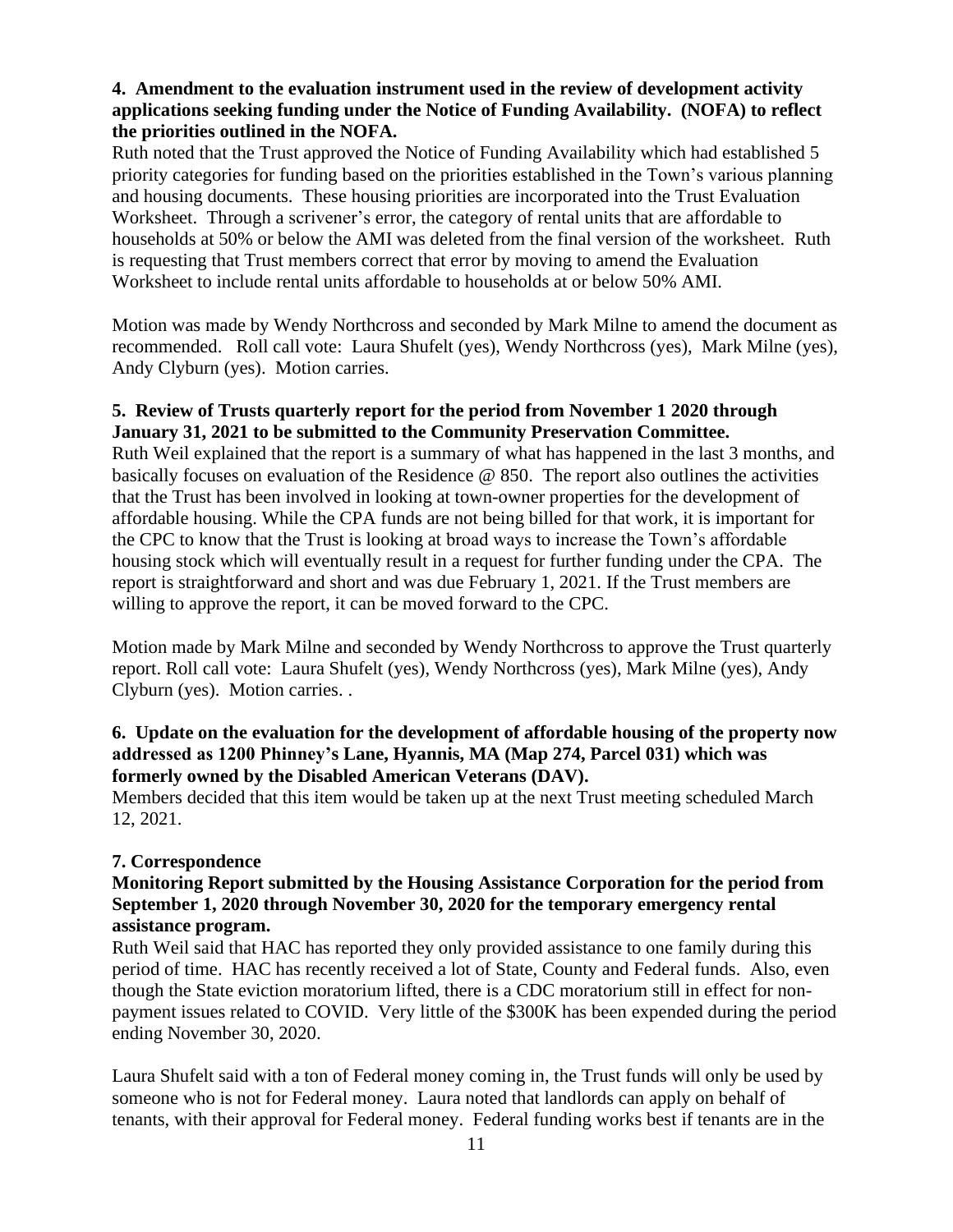arrears and there is a re-check of income every three months. Laura said that the word needs to get out that there are funds that can assist with housing. HAC does have money now and folks should be applying, including landlords on behalf of their tenants if tenants have difficulty with the paperwork and they approve.

Charlie McLaughlin asked Trust members if they thought there was any merit in receiving a report sooner than later from HAC if the money is not going to be used. He mentioned the possibility of looking at foreclosure assistance as a better use of the funds. Ruth reminded that the contract with HAC ends in June or July, so there would be an opportunity to revisit at that time. Ruth said that there could be some legal issues attendant to the use of CPA funds for foreclosure prevention, and they will need to revisit those regulations going forward. Ruth noted that HAC does already have money for foreclosure prevention. Charlie said it can be discussed again perhaps as a soft loan to give folks time to recover financially. Ruth said that Charlie's suggestion could possibly fall into the CPA housing support category.

# **8. Application to the Massachusetts Housing Partnership Affordable Housing Trust Intensive Technical Assistance Program**

Ruth Weil said that Elizabeth Jenkins brought this MHP grant offer to affordable housing trusts to her attention. They wanted to see if the Trust would be interested in applying for funds for predevelopment costs for the 1200 Phinney's Lane parcel. The deadline is March 5, 2021. Laura Shufelt said that they should reach out to the person who runs the program to see if that is an allowable use of the grant funds. She said it is more staff time than a grant. It was decided that if Ruth and Elizabeth reach out to MHP and this is an allowable purpose, it would be okay for the Trust to apply.

# **9. Discussion of topics for future meetings.**

After discussion regarding the unavailability of 3 of the Trust members for the next meeting scheduled on March 12, it was decided that all Trust members would be available on March 5 at 2:30 p.m. Members were requested to be prepared to evaluate the Residence @ 850 Application at that meeting.

# **Adjournment**

Motion to adjourn was made by Mark Milne and seconded by Laura Shufelt. Roll call vote: Laura Shufelt (yes), Wendy Northcross (yes), Mark Milne (yes), Andy Clyburn (yes). Meeting adjourned.

# **List of documents/exhibits used by the Board at the meeting:**

Exhibit 1 – Affordable Housing Growth and Development Trust Fund Board Agenda 2/26/21. Exhibit 2 – Draft minutes for 1/22/21 Affordable Housing Growth and Development Trust Fund Board meetings.

Exhibit 3 – E-mail RE: Public Comment 850 Falmouth Road Application, Councilor Paula Schnepp.

Exhibit 4 – Financial Review and Analysis of Pro Forma and attachments – Residence @ 850 prepared by Paul Ruchinskas, consultant.

Exhibit 5 - Report on the Affordable Housing/Growth & Development Trust Fund Activities Relating to the Award of Community Preservation Funds for Period from 11/1/20 through 1/31/21.